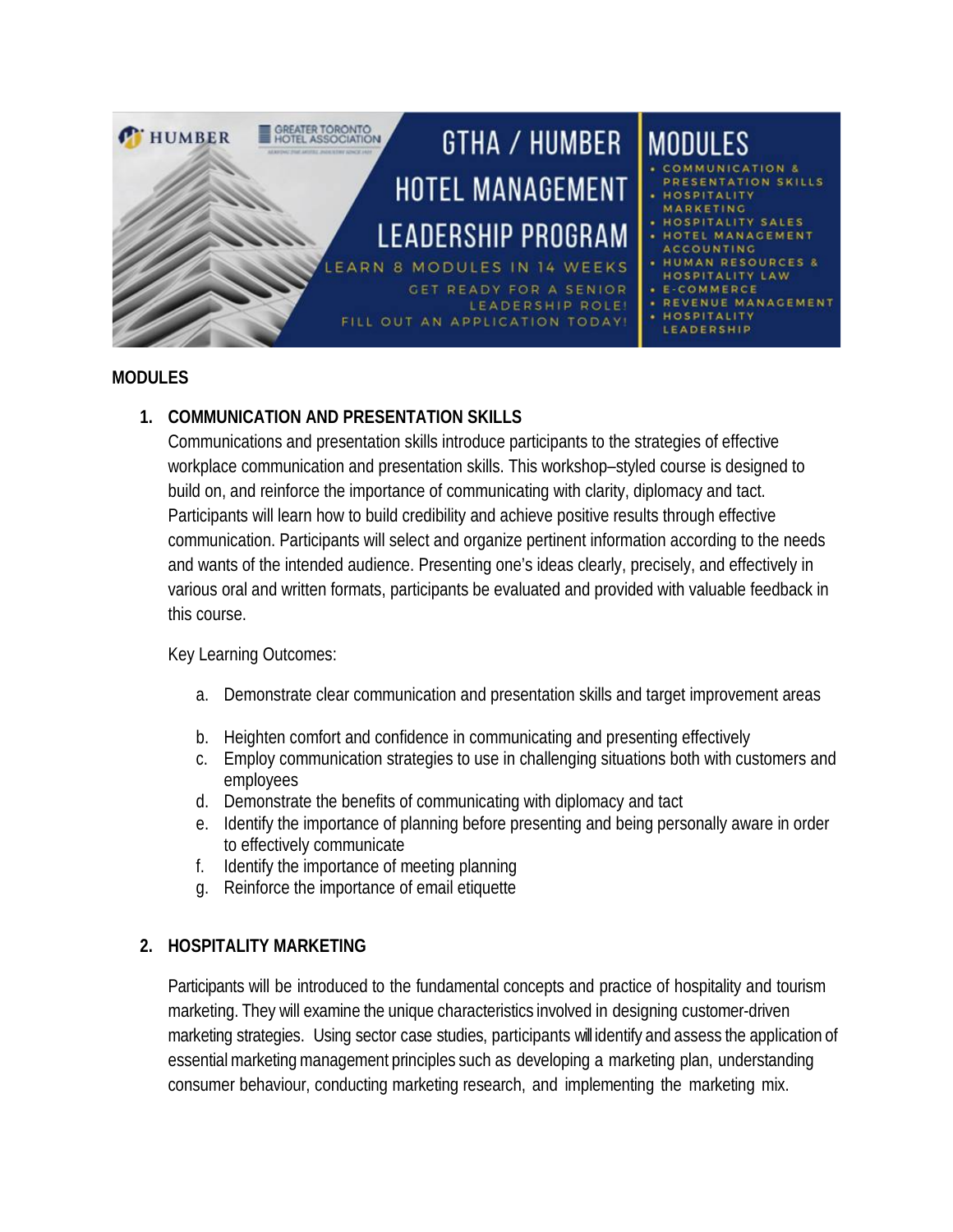Discussions, case studies, and exercises will enhance the participant's knowledge in preparation for a senior management position involving marketing management.

Key Learning Outcomes:

- a. Identify how global trends in consumer behaviour impact hospitality and tourism marketing Define the major steps in designing customer-driven marketing strategies via marketing segmentation, product differentiation, targeting and positioning
- b. Demonstrate the significance of branding in today's hospitality industry.
- c. Explain how the Marketing Mix applies to the hospitality industry when designing marketing strategies
- d. Analyze the various tools to promote products, including pricing, distribution channels, advertising, public relations, direct and online, and sales promotions to determine their effectiveness
- e. Demonstrate how to develop a marketing plan for a hotel
- f. Examine how the above elements support the overall Sales process

### **3. HOTEL MANAGEMENT ACCOUNTING**

This course covers the complete accounting cycle, from an understanding of the various functions of the accounting department through to the preparation of common types of financial statements used by the hotel industry. Participants will develop a management perspective while learning how to interpret financial statements prescribed by the Uniform System of Accounts for Hotels. Cost control, financial statement analysis, and budgeting for rooms division and food and beverage are examined. Ratio analysis and the importance of the statement of cash flows will be discussed using actual financial statements from hotel operations.

Key Learning Outcomes:

- a. Examine the importance of the key elements of the Balance Sheet and Income **Statement**
- b. Compare performance of revenues and expenses to prior time periods and budgets, using variance analysis
- c. Calculate and interpret key financial and operating ratios to evaluate the performance of hotel operations including RevPar, Margins and Flex/Flow
- d. Examine the preparation of operating and capital budgets, including forecasting of revenues and expenses, and cash flow using industry-related performance criteria
- e. Evaluate the viability of various business decisions based on the short- term and longterm implications of fixed and variable costs
- f. Apply the Cost-Volume-Profit approach to determine sales levels in dollars and units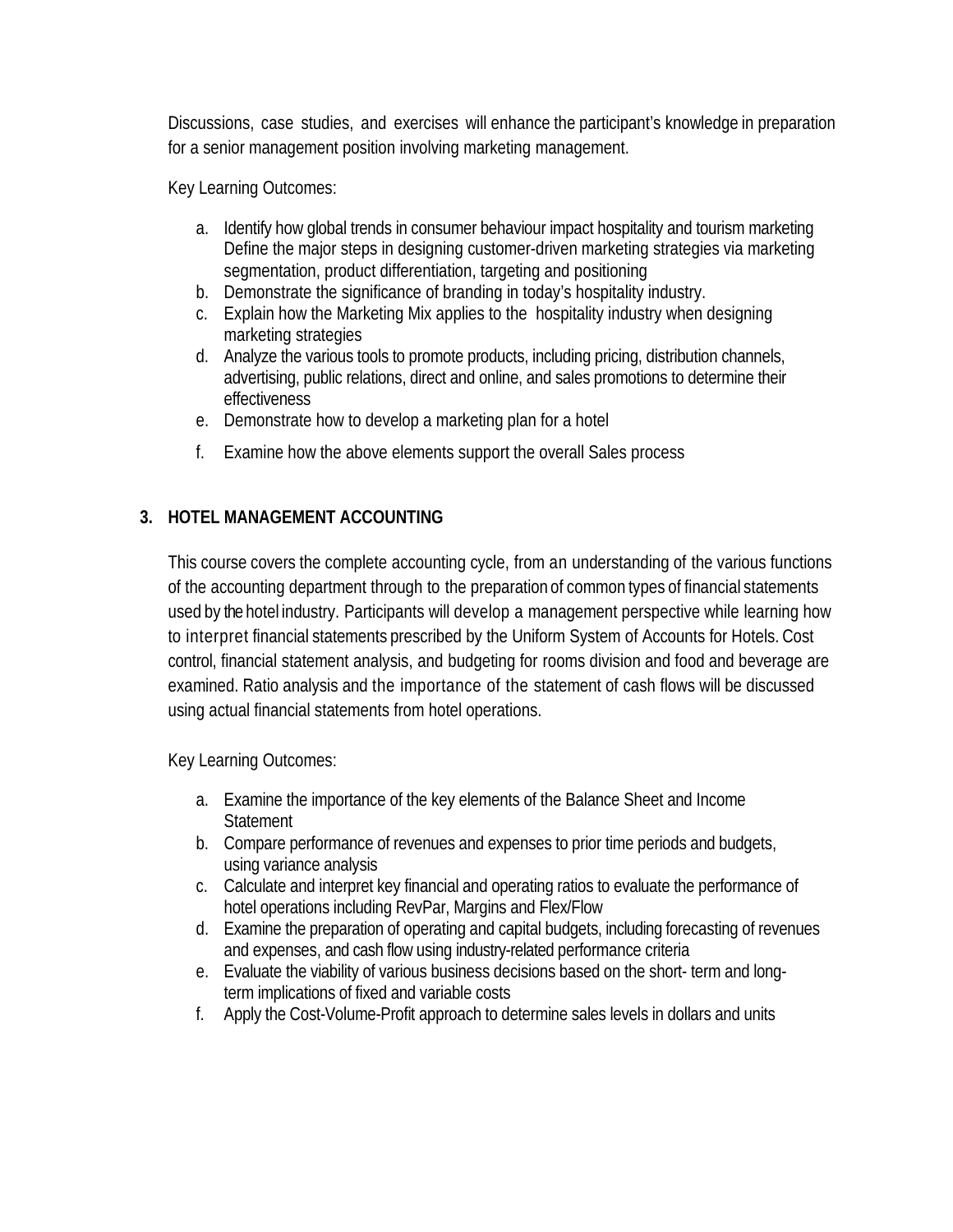### **4. HUMAN RESOURCES AND HOSPITALITY LAW**

This course provides an overall understanding of the human resources function and its effect on the achievement of organizational goals and strategic objectives of hospitality organizations. The course examines topics such as the definition of human resources management, present and future human resources challenges, staff planning and selection, laws affecting the workplace, performance management, and key management skills required in both union and non-union properties.

Key Learning Outcomes:

- a. Define human resources management and gain an understanding in the areas of recruiting; onboarding and training; performance management; recognizing and rewarding excellence; creating an equitable and fair work environment and leading by example are to the bottom line of the hotel.
- b. Introduce the concept of engagement through empowerment, identifying barriers to associate engagement and strategies to eliminate barriers to build a highly engaged, guest-focused team.
- c. Review key legislation and discuss its impact on the approach to leadership; Employment Standards Act, Human Rights Legislation, Pay Equity, Health & Safety Act, Employment Equity, etc.
- d. Review and discuss examples of workplace harassment and discrimination and explore ways to ensure a fair and equitable work environment for all.
- e. Explore effective recruiting, hiring and onboarding practices that lead to employee engagement and superior service standards – customer focused teams. This will include approaches to interviewing and candidate assessment.
- f. Review the basic concepts to be incorporated into performance management and discuss the importance of providing immediate and specific feedback to ensure performance excellence.
- g. Explore and gain an understanding of the most effective approaches to performance management including the best and most impactful approaches to corrective action.

# **5. E-COMMERCE**

This course provides a comprehensive overview of the Digital and Mobile Ecosystem and the considerations involved in building and managing e-business principles in daily hospitality operations. Participants are introduced to the basic concepts and language of the Digital and Mobile ecosystem, e-commerce and e-marketing. Participants will identify and apply e-business models to examine ROI, increased sales, market share, and improved quality and cost effectiveness of business processes. The impact of the digital revolution and social media strategies on the hospitality and tourism sector will be examined.

Key Learning Outcomes:

a. Describe Digital and Mobile ecosystem fundamentals in order to determine how each contributes to strategic marketing of hospitality organizations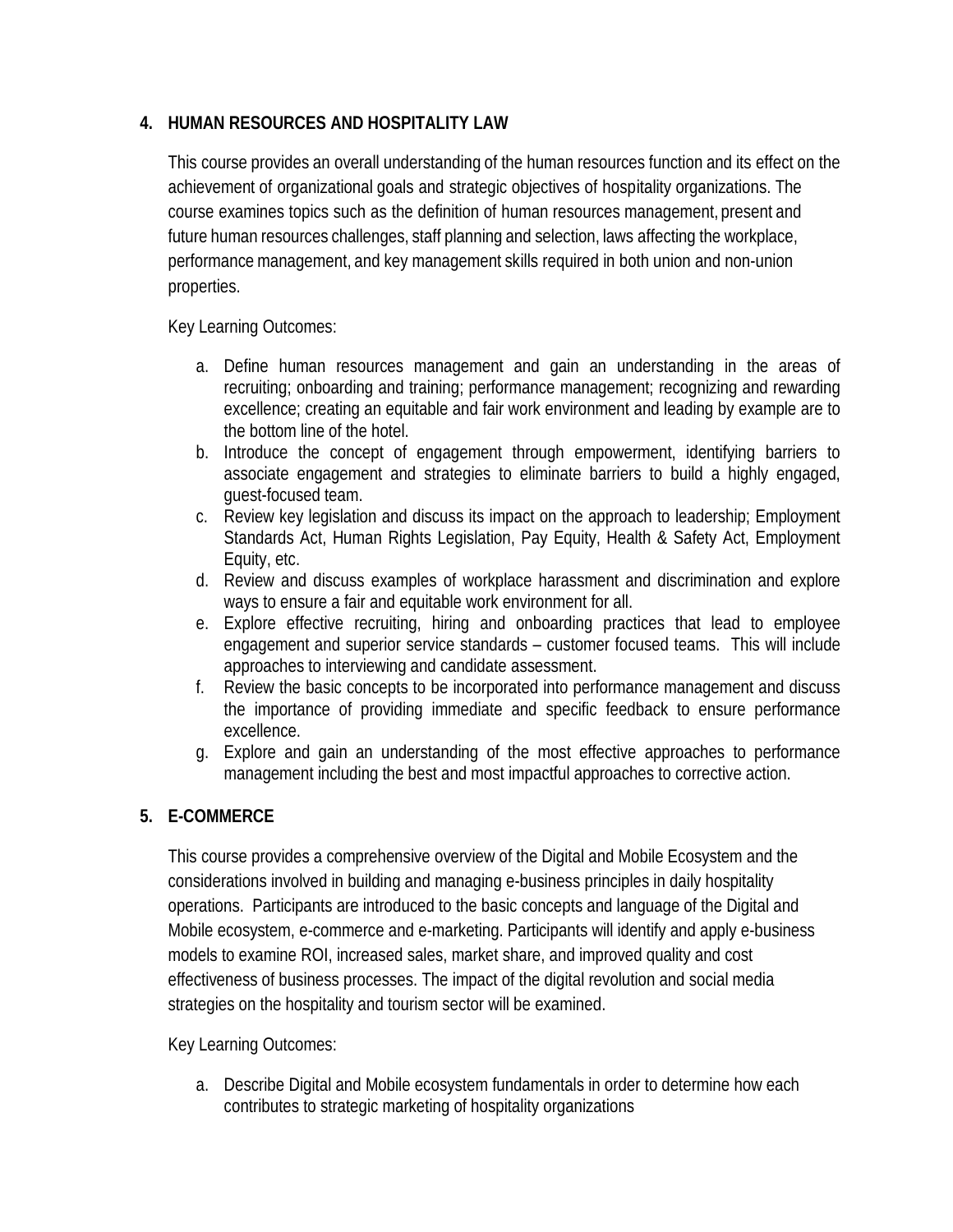- b. Apply the Customer Relationship Management tools in an e-business environment using examples from the digital world
- c. Examine the various digital segment profiles and what channels are most appropriate to reach the segment
- d. Identify the essentials and yet ever changing application of digital marketing, mobile marketing, website development, advertising, email marketing, and inbound marketing
- e. Evaluate contemporary creative approaches to digital mobile marketing and emerging topics and issues including social media and customer generated content
- f. Evaluating the ROI on Digital Marketing initiatives/campaigns

## **6. REVENUE MANAGEMENT**

This course will examine the concepts, tools and techniques of revenue management (RM) or yield management as used in the hotel industry both in the Rooms Division and Food and Beverage. The course will review the components of forecasting demand, strategies and tactics, pricing, inventory and rate controls and the measurement of key performance indicators. Displacement analysis will be used to evaluate new potential sources of business. The impact of the electronic distribution channels on hotel operating profitability will be studied. Participants will apply the theory and concepts presented in class to evaluate the practice of revenue management in the hotel industry in a real-life case study.

Key Learning Outcomes:

- a. Evaluate the impact of Occupancy Index, ADR Index on RevPAR index
- b. Explain the main components of revenue management to include reservation sales, strategy, forecasting, pricing, distribution and measurement
- c. Describe the relationship between the front office, reservations and sales departments, and how they interact with each other in responding to demand for room and rate types, with the objective of maximizing RevPAR
- d. Demonstrate the steps used in the forecasting of demand for business and leisure markets, including the allowance for forecast errors and overbooking, and how they impact profitability and customer loyalty
- e. Identify the opportunities and challenges associated with electronic distribution channels in the current environment for both inventory management, marketing, and its effect on profitability
- f. Apply revenue management principles and concepts such as displacement analysis to analyze case studies from the industry
- g. Interpret revenue management reports and corresponding recommendations based on market variables and hotel data provided

# **7. HOSPITALITY SALES**

This course provides an overview of the roles and responsibilities of a Hotel Sales Department. Learners will explore the sales process and will investigate the factors that influence the buyer's decision. This course will cover the essential components and steps necessary to develop and nurture